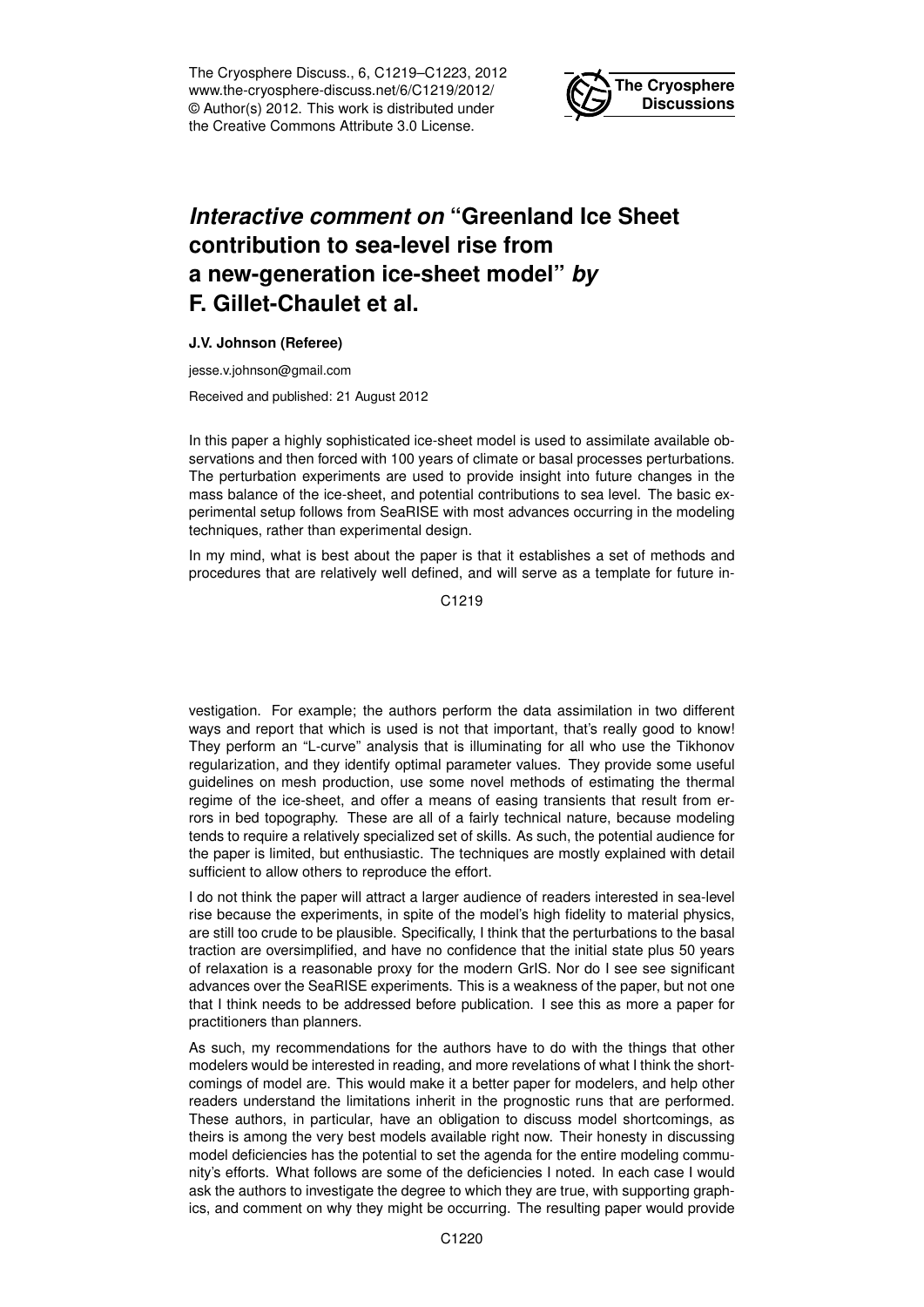a much better reference, and help identify areas where more model development in needed.

Rate of change of surface elevation: The authors are right to neglect these data (Prichard 2009) for assimilation purposes (page 2796, lines 14-17), because flux divergences are dominated by errors in bed topography (Seroussi et al. 2011). However, this data should not be neglected entirely. Especially after the relaxation process is done, the rates of change in surface elevation should be close to what the model is producing. I was surprised to see in figure 6 b that even after the relaxation, the rate of change is much different from Prichard 2009. Specifically the typical range near the outlets is 1-10, rather than 0-1 m/a, and the choice of absolute values prevents interpretation of the direction of surface elevation change. The direction is something that I'd be interested in knowing! If it's bad, let us know it is bad, and provide some commentary about what is happening, and why the modeled surface rate of change is so different from the observed. Also, the relaxed figure shows what looks like a classic fingerprint of numerical instability: a 'ringing' or high frequency oscillation of the ds/dt field in the upstream areas of Jakobshavns as well as several other outlet glaciers. This needs to be addressed. How is equation 5 being solved? Can you provide any evidence that it is being solved in a robust manner?

Basal boundary condition and an apparent failure to conserve mass: I credit the authors for being very honest about a loss of 10% of the mass through the lower boundary (see lines 6-12 on page 2806), but I don't understand why it is happening. It seems like it has to do with equation 7, impenetrability, and bed roughness (lines 3-6 page 2795). I guess I thought that equation 7 entered as a Lagrange multiplier and was something that could be satisfied with accuracies similar to those of the state variables. I would really like to know more about what is happening here. Of course, I'm worried that others, myself included, might have similar problems, but at this point I simply do not have enough information to know exactly what is happening.

Lateral boundary condition and the domain: In Figure 2, looking at the close ups, it

C1221

does not appear that the extent of the domain matches the margin of the ice sheet. I understand why this would happen; it isn't easy work to create a mesh like this. However, I'm curious about what is done in regions where there is not ice? Is a thin layer applied? What are the boundary conditions for terrestrially terminating glaciers? It looks like they should be stress free, is that correct? Ultimately, I think this becomes a big concern, as we see the flux emerging from the ice sheet sometimes increase, and other times decrease. What is happening during the relaxation period? Is the ice being transported outward, towards the edge of the domain? Is flux computed out the margin of the domain, or out the original ice margin? 50 years seems like an arbitrary value to make sure that the flux is transported from the edge of the ice to edge of the model domain, isn't it? Some more discussion of; 1) how the differences in the edge of the domain and the margin of the ice are reconciled, and 2) how the calculation of how the flux out is computed is needed.

Enhanced sliding: In the BF3 experiment, the authors continuously increase basal sliding by dropping the traction by a factor of 10. Maybe that is possible, none of us really knows the future, but this experiment is at odds with a large body of theory suggesting that basal sliding would tend to be reduced as the transmission of basal water becomes more efficient. They do acknowledge this, but carry on with the experiment anyway. I guess I'd rather see this particular experiment dropped. It's just a little too 'chicken little' for my tastes.

Finally, I read the transcript closely and have a few suggestions on wording or style.

Page 2792 line 3 Stokes equations no need to capitalize 'equations'

Page2794 line 16 horizontale should be horizontal

Page 2795 line 18 speed (scalar), not velocity (vector), right?

Page 2796 line 15 specify that these are bed uncertainties. Also, point out that the rate of change of surface elevation gives a volume change, but that is not necessarily